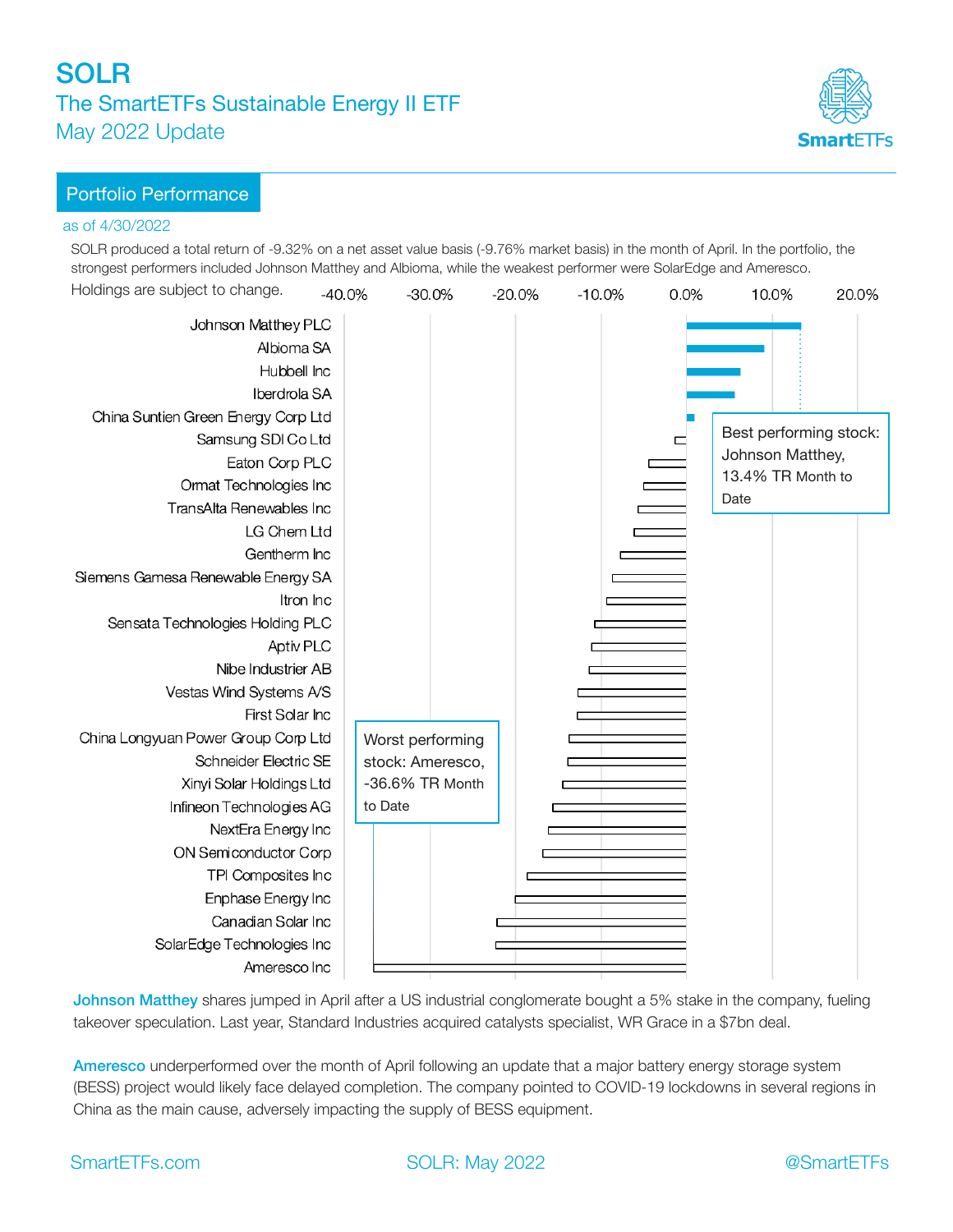# **SOLR** The SmartETFs Sustainable Energy II ETF May 2022 Update



## Portfolio Performance

| As of 4/30/2022             | 1 Month  | 6 Months   | YTD        | 1 Year    | Since Inception (11/11/20) |
|-----------------------------|----------|------------|------------|-----------|----------------------------|
| <b>SOLR at NAV</b>          | $-9.32%$ | $-20.93\%$ | $-17.28%$  | $-9.66%$  | 6.54%                      |
| <b>SOLR at Market Price</b> | $-9.76%$ | $-22.00\%$ | $-17.59%$  | $-10.13%$ | 7.53%                      |
| <b>MSCI World NR</b>        | $-8.31%$ | $-11.30\%$ | $-13.03\%$ | $-3.52%$  | 13.75%                     |
| As of 3/31/2022             | 1 Month  | 6 Months   | <b>YTD</b> | 1 Year    | Since Inception (11/11/20) |
| <b>SOLR at NAV</b>          | 1.90%    | $-6.25%$   | $-8.78%$   | $-0.02%$  | 14.78%                     |
| <b>SOLR at Market Price</b> | 1.76%    | $-6.14%$   | $-8.67%$   | $-0.21%$  | 16.31%                     |
| <b>MSCI World NR</b>        | 2.74%    | 2.21%      | $-5.15%$   | 10.12%    | 24.06%                     |

Expense Ratio: 0.79% (net) | 2.84% (gross)

The Adviser has contractually agreed to reduce its fees and/or pay ETF expenses in order to limit the Fund's total annual operating expenses to 0.79% through June 30, 2025.

*Performance data quoted represents past performance and does not guarantee future results. The investment return and principal value of an investment in the Fund will fluctuate so that an investor's shares, when redeemed, may be worth more or less than their original cost. Current performance of the Fund may be lower or higher than the performance data quoted. Performance data current to the most recent month-end may be obtained by visiting SmartETFs. com, or calling (866) 307-5990. The returns shown are cumulative for the period, not annualized. Market prices return is based on the market price of Fund shares as of the close of trading on the exchange where the shares are listed.* 

### Interesting News

China car manufacturer BYD stopped manufacturing conventional gasoline passenger cars at the end of February 2020. It is our understanding that every BYD car from here will be either a battery electric vehicle (BEV) or a plug-in hybrid electric vehicle (PHEV) and all of them will have an electric plug. In February, BYD sold 90,268 passenger cars, of which 87,473 (96.9%) were either BEVs or PHEVs.

The UK has announced plans to build 8 new nuclear power plants on existing sites. The plan is part of a new energy strategy that aims to boost UK energy independence and energy security and is expected to lead to up to 95% of the UK's electricity coming from low-carbon sources by 2030. One new nuclear plant is expected to be approved per annum to 2030, leading to nuclear power representing up to 24 gigawatts (GW) – 25% of projected electricity demand - by 2050. In Asia, South Korea's incoming government has announced that it will reverse the country's current nuclear phaseout plan in order to enhance energy security.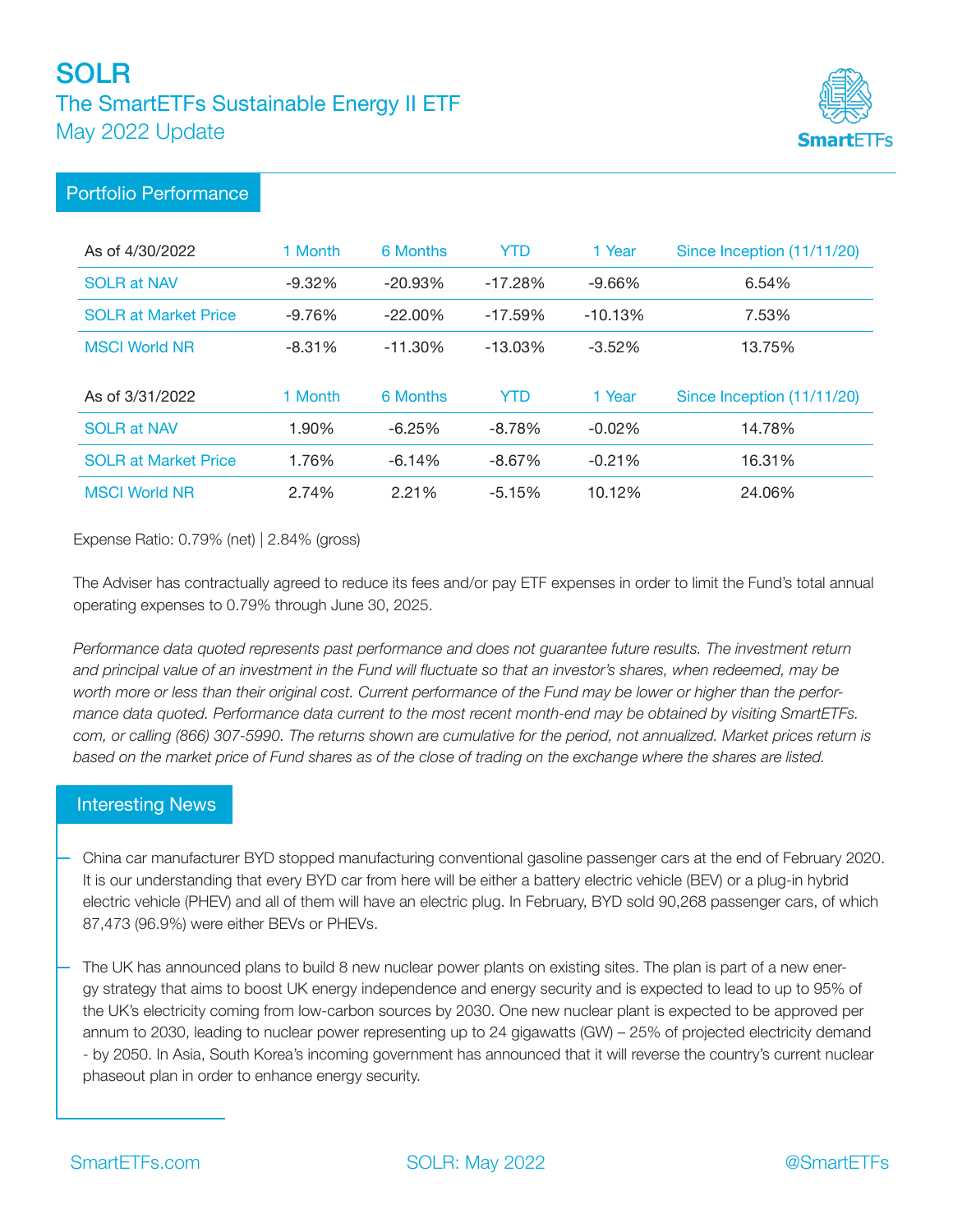## **SOLR** The SmartETFs Sustainable Energy II ETF May 2022 Update



## Interesting News

- According to a presentation by ExxonMobil, the market for carbon capture and storage (CCS) could be worth as much as \$4trn by 2050. This assessment is in the same range as a prior \$3-5trn estimate made by Occidental Petroleum. To put the market size into context, Exxon believes that the CCS market will be 60% of the \$6.5trn market for oil and gas at that time.
- In its first annual energy outlook, JP Morgan reports that the world needs to find \$1.3 trillion of incremental investment by 2030 to boost all types of energy output and infrastructure from renewables to oil and gas to avoid an energy crunch. The report states "Our main finding is that by 2030, energy demand growth will exceed supply growth by circa 20% based on current trends, primarily driven by emerging economies and their efforts to develop and lift their citizens out of poverty"
- US environmental group Global Energy Monitor (GEM) has reported that global coal plant capacity grew by 18.2 GW to about 2,100 GW (0.87% growth) in 2021. Chinese coal capacity increased by 25.2 GW in the year. The report also said that the capacity of global coal plants being built in 2021 fell from 525 GW in 2020 to 457 GW, a decrease of 13%.

The current global "energy crunch" is highlighting the need for new investment across all parts of the energy spectrum in the years ahead. McKinsey predict a 4% per annum growth in energy investments with new energy investments capturing around 65% of the total by 2035.



## Global Energy Sector Investment

\* CT refers to the Current Trajectory scenario. AC refers to the Achieved Commitments scenario. Source: McKinsey